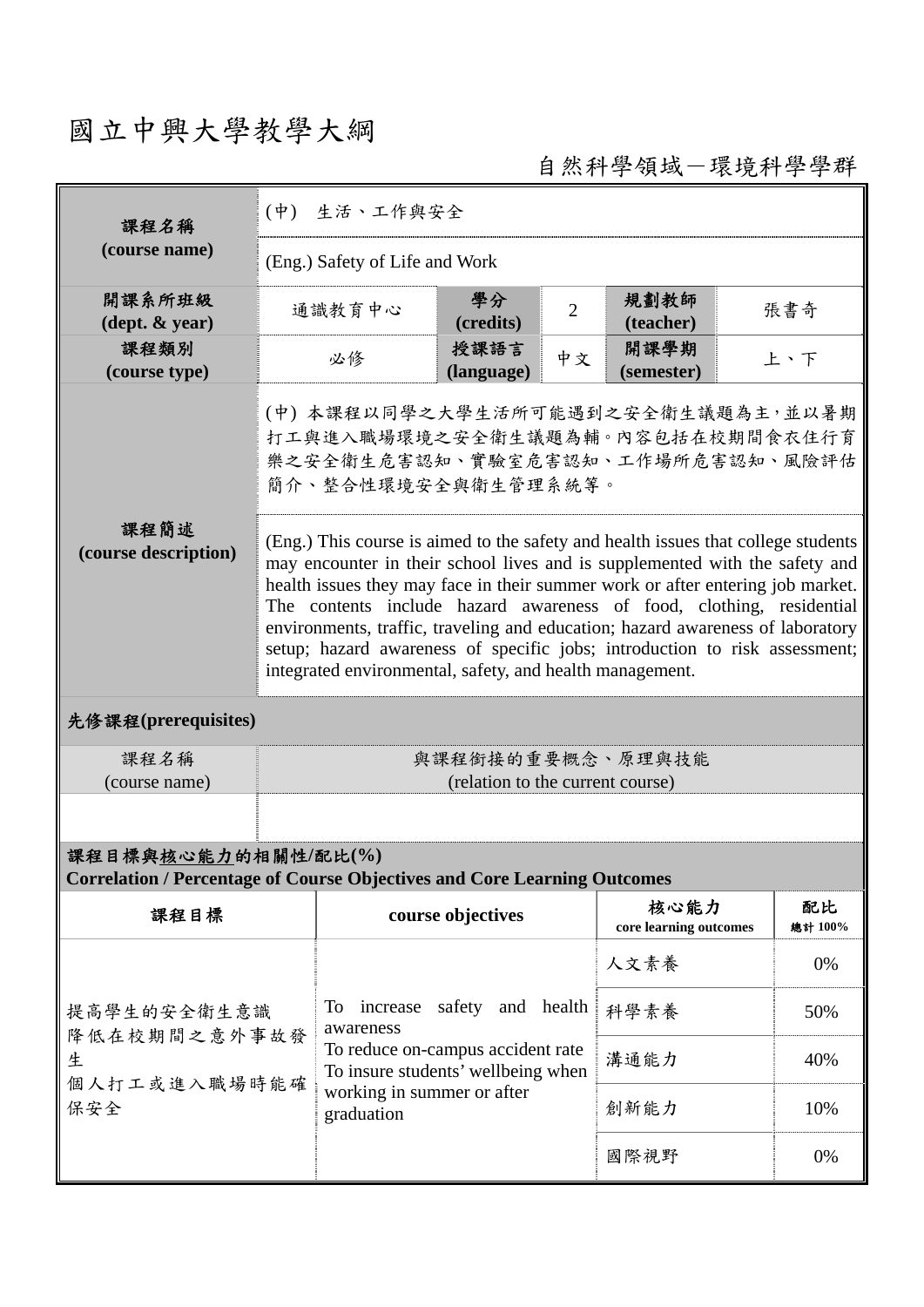|                                                                                           |                |              |               |   |   |                                  |  | 社會關懷 | 0% |  |  |  |
|-------------------------------------------------------------------------------------------|----------------|--------------|---------------|---|---|----------------------------------|--|------|----|--|--|--|
| 課程目標之教學方法與評量方式<br><b>Teaching Strategies and Assessment Methods for Course Objectives</b> |                |              |               |   |   |                                  |  |      |    |  |  |  |
| 課程目標                                                                                      |                |              | 教學方法          |   |   | 評量方式                             |  |      |    |  |  |  |
| 同上段                                                                                       |                |              | 講授<br>討論/報告   |   |   | 學期報告:40%<br>期中考: 30%<br>期末考: 30% |  |      |    |  |  |  |
| 授課內容 (單元名稱與內容、習作/考試進度、備註)<br>(course content and homework/tests schedule)                 |                |              |               |   |   |                                  |  |      |    |  |  |  |
|                                                                                           | 週次             |              | 授             | 課 | 大 | 綱                                |  | 教師姓名 |    |  |  |  |
|                                                                                           | 1              | 居家生活與安全危     |               |   |   |                                  |  | 張書奇  |    |  |  |  |
|                                                                                           | $\overline{2}$ | 食品及衣著安全      |               |   |   |                                  |  | 張書奇  |    |  |  |  |
|                                                                                           | 3              | 居住安全         |               |   |   |                                  |  | 張書奇  |    |  |  |  |
|                                                                                           | $\overline{4}$ | 交通安全         |               |   |   |                                  |  | 張書奇  |    |  |  |  |
|                                                                                           | 5              | 育樂安全         |               |   |   |                                  |  | 張書奇  |    |  |  |  |
|                                                                                           | 6              | 工作與安全危害      |               |   |   |                                  |  | 張書奇  |    |  |  |  |
|                                                                                           | 7              |              | 機械、器具與設備安全    |   |   |                                  |  | 張書奇  |    |  |  |  |
|                                                                                           | 8              |              | 爆炸火災與其他能量     |   |   |                                  |  | 張書奇  |    |  |  |  |
|                                                                                           | 9              | 期中考<br>贬せぬ出旧 |               |   |   |                                  |  | 張書奇  |    |  |  |  |
|                                                                                           | 10             | 高壓與特殊氣體      |               |   |   |                                  |  | 張書奇  |    |  |  |  |
|                                                                                           | 11             | 輻射及其他危害      |               |   |   |                                  |  | 張書奇  |    |  |  |  |
|                                                                                           | 12             | 廢棄物相關危害      |               |   |   |                                  |  | 張書奇  |    |  |  |  |
|                                                                                           | 13             |              | 水患、地震、海嘯及其他天災 |   |   |                                  |  | 張書奇  |    |  |  |  |
|                                                                                           | 14             | 緊急應變         |               |   |   |                                  |  | 張書奇  |    |  |  |  |
|                                                                                           | 15             | 環境安衛管理       |               |   |   |                                  |  | 張書奇  |    |  |  |  |
|                                                                                           | 16             | 學期報告(一)      |               |   |   |                                  |  | 張書奇  |    |  |  |  |
|                                                                                           | 17             | 學期報告(一)      |               |   |   |                                  |  | 張書奇  |    |  |  |  |
|                                                                                           | 18             | 課程總結         |               |   |   |                                  |  | 張書奇  |    |  |  |  |
| 教科書&参考書目(書名、作者、書局、代理商、說明)<br>(textbook & other references)                                |                |              |               |   |   |                                  |  |      |    |  |  |  |

‧ 教育部科技顧問室,「人為災害預防」教材,2004

‧ 行政院勞工委員會, 勞工安全衛生相關法規

‧ 洪根強等, 工業安全衛生管理與實務, 揚智出版社, 1996